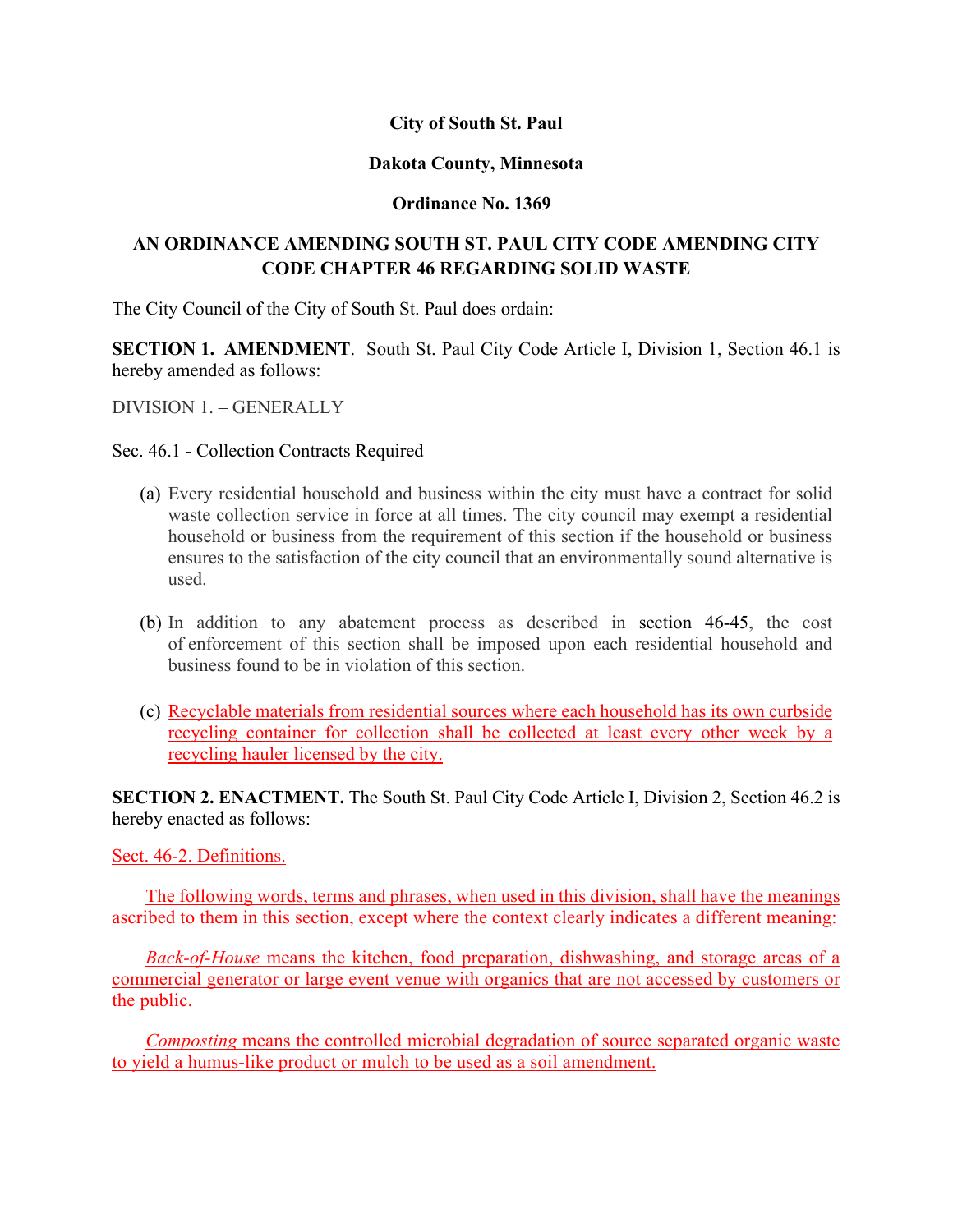*Dakota County Website* means the website maintained and monitored by Dakota County, Minnesota, www.co.dakota.mn.us, or as may be updated, changed or renamed from time to time.

*Department* means the department within Dakota County designated by the County Board to conduct solid waste regulatory activities, its staff, and designated agents.

*Designated list of recyclables* means a list of recyclable materials and types approved by the County Board and published on the Dakota County Website that represents the minimum haulers must accept and generators must recycle.

*Food waste* means vegetable, fruit and other organic waste resulting from the handling, preparing, cooking and consumption of food, except for meat, bones, whole eggs and dairy products.

*Garbage* means discarded material resulting from the handling, processing, storage, preparation, serving and consumption of food.

*Large Event with Organics* or *Large Event Venue with Organics* means a public gathering of at least 300 people that generates at least one ton of municipal solid waste or contracts for eight cubic yards or more per location and generates organics back-of-house. Examples include but are not limited to concerts, fairs, festivals, community events, athletic tournaments, parades, etc.

*Mixed Municipal Solid Waste* means garbage, refuse, and other solid waste from residential, commercial, industrial, and community activities that the generator of the waste aggregates for collection but does not include auto hulks, street sweepings, yard waste, ash, construction debris, mining waste, sludges, tree and agricultural wastes, tires, lead-acid batteries, motor or vehicle fluids and filters, and other materials collected, processed, and disposed of as separate waste streams.

*Multi-Unit Residential Buildings* means any building with four or more residential units.

*Organics* means food waste and the designated list of organics published on the Dakota County Website.

*Recyclable Materials* means materials that are suitable for separating from solid waste for the purpose of recycling including, but not limited to, paper, glass, plastics, metals, automobile oil, batteries, etc. Refuse derived fuel or other material that is destroyed by incineration is not a recyclable material.

*Solid Waste Abatement Messaging* means the standardized solid waste abatement education messaging developed by the Department and published on the Dakota County Website.

*Source separated* means organic waste that is separated from mixed municipal solid waste at the source by the waste generators for the purpose of composting in a container.

*Trash* has the same meaning as mixed municipal solid waste.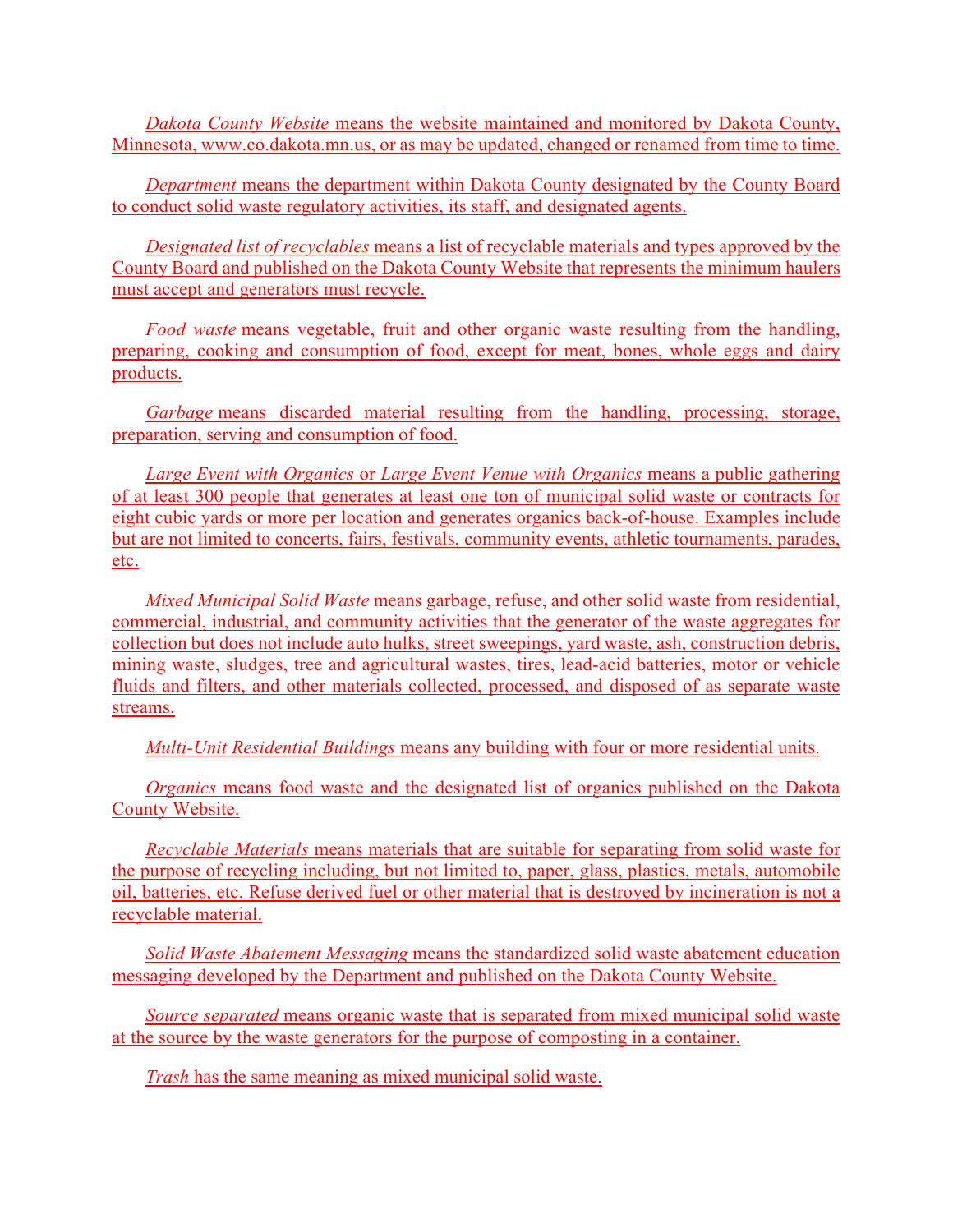*Yard waste* means garden wastes, leaves, lawn cuttings, sawdust, weeds, non-woody shrub and tree prunings and twigs no larger than one-quarter inch diameter.

**SECTION 3. AMENDMENT.** The South St. Paul City Code Article I, Division 2, Section 46.16 regarding definitions is hereby deleted as follows:

#### Sec. 46-16. - Definitions.

The following words, terms and phrases, when used in this division, shall have the meanings ascribed to them in this section, except where the context clearly indicates a different meaning:

*Composting* means the controlled microbial degradation of source separated organic waste to yield a humus-like product or mulch to be used as a soil amendment.

*Food waste* means vegetable, fruit and other organic waste resulting from the handling, preparing, cooking and consumption of food, except for meat, bones, whole eggs and dairy products.

*Mixed municipal solid waste* means garbage, refuse and other solid waste from residential, commercial and community activities that the generator of the waste aggregates for collection.

*Organic waste* means yard waste and food waste. It also includes commercially available compost ingredients.

*Source separated* means organic waste that is separated from mixed municipal solid waste at the source by the waste generators for the purpose of composting in a container.

*Yard waste* means garden wastes, leaves, lawn cuttings, sawdust, weeds, non-woody shrub and tree prunings and twigs no larger than one-quarter inch diameter.

**SECTION 4. ENACTMENT**. South St. Paul City Code Article 1, Division 3, Section 46.18 is hereby enacted as follows:

## DIVISION 3. – MUNICIPAL SOLID WASTE ABATEMENT PROGRAM

Sec. 46.18 - Municipal Solid Waste Abatement Program

- (a) *Purpose*. In response to Dakota County Ordinance 110, the City of South St. Paul has created a solid waste abatement ordinance. This ordinance is intended to reduce the amount of waste going into landfills, improve the quality of materials recycled to strengthen the market, and make progress towards the state's recycling goals.
- (b) *Reporting*. The City shall submit a completed annual report to the department on a form prescribed by the department by February 15 of the following year.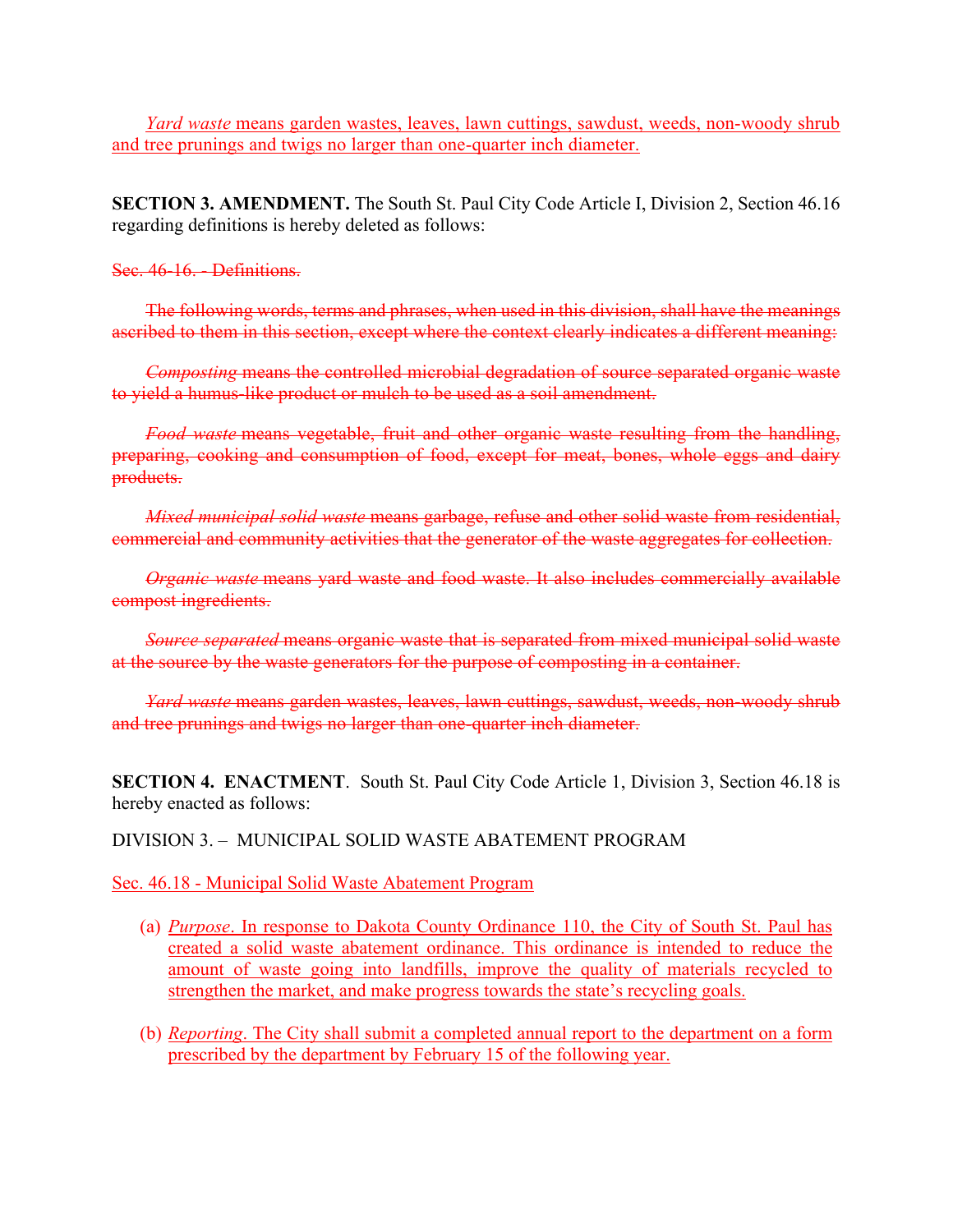- (c) *Solid Waste Abatement Performance Standards*. The standards found in this ordinance are intended to be consistent with and no less restrictive than the requirements found in Dakota County Ordinance 110, or as may be amended.
	- (1) Multi-Unit Residential Buildings. Multi-unit residential buildings owners and managers who manage municipal solid waste through a common contract shall comply with the following requirements and regulations:
		- a. Collect all recyclables designated on Dakota County's list of recyclables for recycling.
		- b. Ensure all waste is delivered to a facility licensed or permitted to accept the waste, recyclables are delivered to a recycling facility, and organics are delivered for food recovery or to a composting facility or anaerobic digester.
		- c. Provide recycling services to tenants.
		- d. Provide recycling containers with a weekly service capacity of at least 0.1 cubic yards per dwelling unit.
		- e. Provide a collection schedule and container capacity sufficient to contain all the recyclables collected and organics (if collected) from the building and public spaces in order to prevent overflowing containers.
		- f. Provide containers in locations that include but are not limited to indoor and outdoor locations, public spaces, private spaces, and communal spaces.
		- g. Co-locate trash collection containers or collection chutes within 10 feet from a recycling container or recycling chute. Each container or chute must be equally accessible.
		- h. Clearly label or mark all trash, recyclables, and organics collection containers to adhere to the standards found in Dakota County Ordinance 110, Section 16.06 (A), or as amended.
		- i. Provide solid waste abatement messaging in print or electronic form to each employee, tenant, multiunit resident, student, volunteer, and housekeeping and custodial contractors. Messaging must be documented and follow the solid waste abatement messaging published on the Dakota County Website and occur:
			- 1) At least annually.
			- 2) Within 30 days of any substantive change to the property owner's waste program.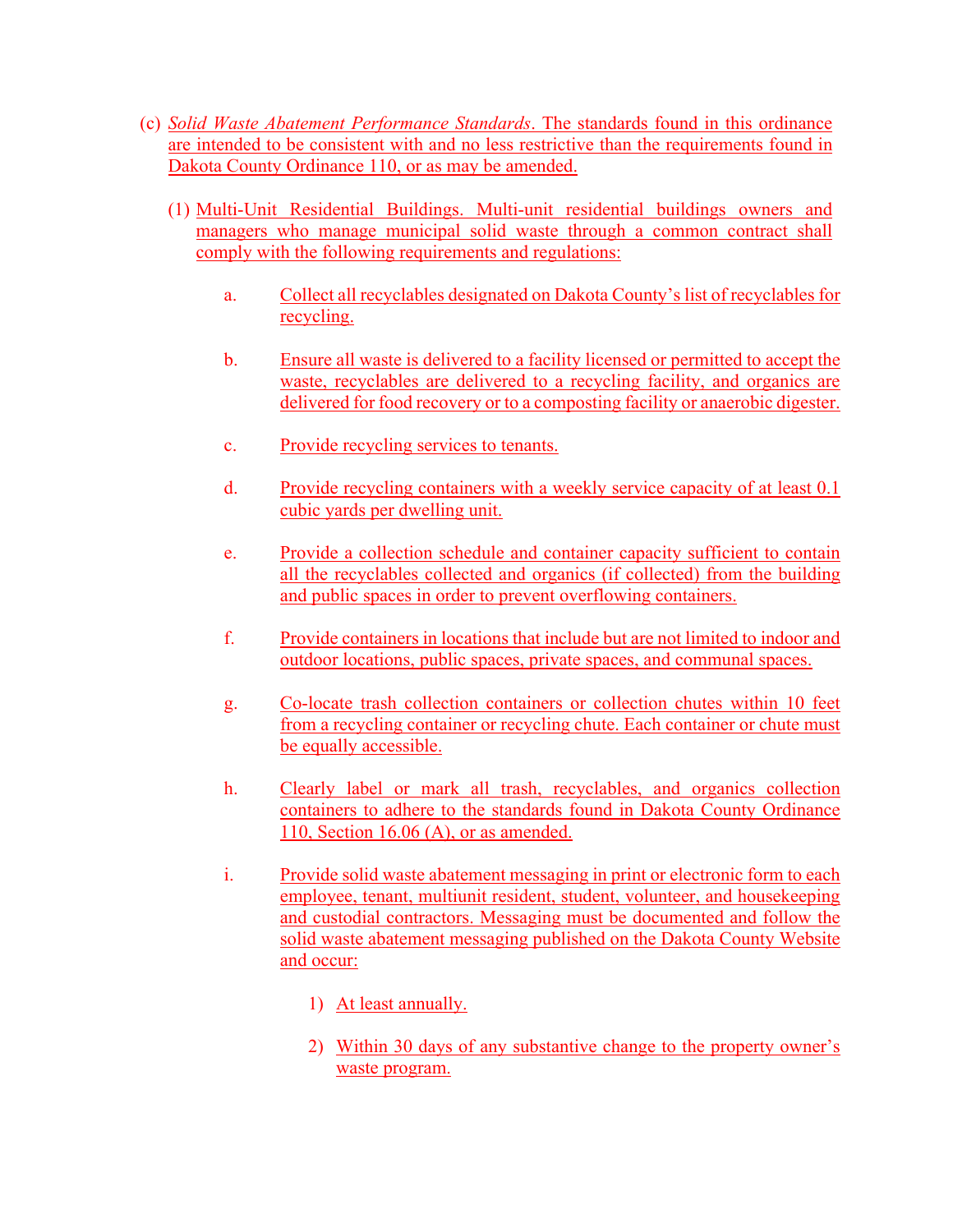- 3) Within 30 days of a new employee's hire date or tenant's occupancy date.
- j. Submit a completed annual report to the City on a form prescribed by the department by January 31 of each year.
- (2) Event Sponsors and Operators of Large Events with Organics. Property owners, managers, and event sponsors for large event venues with organics shall comply with the requirements and regulations in Section 46.18 (c)(1) a, b, e, g, and h.
- (3) Enforcement. Violations of this Chapter may be abated or enforced by the City in a manner consistent with Chapter 34 Article II or Chapter 38, Article IV or otherwise as permitted by law.

**SECTION 5. AMENDMENT.** The South St. Paul City Code Article II, Section 46.40 regarding definitions is hereby deleted as follows:

## Sec. 46-40. Definitions

The following words, terms, and phrases, when used in this article, shall have the meanings ascribed to them in this section, except where the context clearly indicates a different meaning:

*Garbage* means dead animals of not more than ten pounds and accumulations of animal, vegetable and other matter that attends the preparation, consumption, decay or dealing in or storage of meats, fish, fowls, birds, fruits or vegetables.

**SECTION 6. AMENDMENT.** The South St. Paul City Code Article II, Section 46.41 regarding Care of Garbage is hereby amended as follows:

Sec. 46.41 - Care of Garbage

It is the duty of the property owner, tenant, lessee or occupant of a private dwelling single-family or multi-family residential property, the keeper owner of a hotel, restaurant, eating house, boardinghouse or other dwelling where meals are furnished, the owner of every furnished flat or apartment house, and other persons having garbage to provide, without expense to the city, and at all times to keep upon the lot on which the building is situated suitable and sufficient cans, containers or receptacles with suitable bales or handles for garbage and waste. Multi-family property owners shall also comply with container locations and other container requirements in Section 46.18 (c)(1)d, e, f, g and h. Each container, can or receptacle must have a tightfitting cover for receiving and holding, without leakage or escape of odors, and without being filled to within four inches of the top, garbage which would ordinarily accumulate on the premises in one week's time. The cans, containers and receptacles must be placed to be readily accessible for removing and emptying the garbage therefrom by the collectors and where they will not be a public nuisance or in any degree offensive. Garbage must be dry and wrapped in paper before being placed in garbage cans or receptacles. A can, container or receptacle for receiving garbage may not be placed on or in a street, alley, sidewalk, footpath or public place. The code